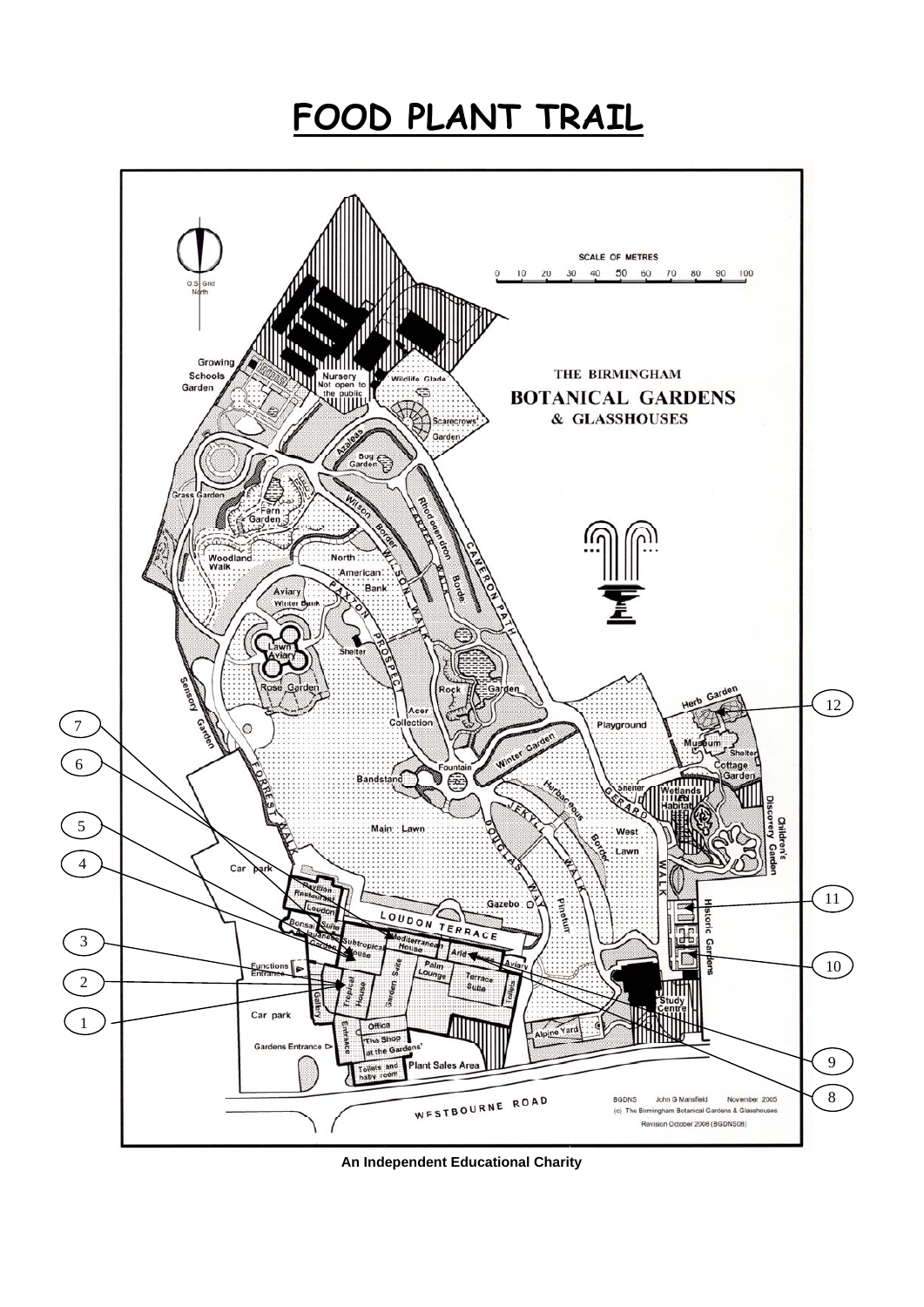## **THE BIRMINGHAM BOTANICAL GARDENS & GLASSHOUSES**  $\widehat{\mathbb{C}}$

(G

## Food Trail

| Use your map to answer the following questions all about food. Some of the answers will be found<br>on the plant labels, others you will need to quess!                                                                                                                                                                              |
|--------------------------------------------------------------------------------------------------------------------------------------------------------------------------------------------------------------------------------------------------------------------------------------------------------------------------------------|
| 1/ A rainforest climber, you put this on your meals to season them:<br>$B =$ $   /$ $P =$ $  -$                                                                                                                                                                                                                                      |
| 2/ Chocolate Tree: Chocolate contains a chemical normally found in which part of the human<br>$body?$ Eyes Heart Brain                                                                                                                                                                                                               |
| 3/ Name 2 tropical fruit plants you can find growing in the Tropical Glasshouse:<br>and                                                                                                                                                                                                                                              |
| 4/ Cinnamon: This is spice that is used in cakes and biscuits but which part of the plant do we<br>Leaves $\Box$ Buds $\Box$ Bark $\Box$<br>use?                                                                                                                                                                                     |
| 5/ Wild Banana: The fruit of this banana are very small and you can't eat them because:<br>Your tongue would swell $\Box$ Your teeth would break $\Box$ Your mouth would go numb $\Box$                                                                                                                                              |
| 6/ Liquorice: This yummy plant makes liquorice allsorts sweets! Which part do we eat?<br>$Fruit$ Flowers Roots                                                                                                                                                                                                                       |
| 7/ Tree Tomato: What kinds of food can be made with these tree tomatoes?                                                                                                                                                                                                                                                             |
| 8/ Queen of the Night: This plant gives us a very yummy and expensive fruit. It shares its<br>name with which mythical fire-breathing monster?                                                                                                                                                                                       |
| 9/ Opuntia: Which minibeast likes to live on this plant and is crushed to colour food? YUK!<br>$Spider \bigsqcup Ant \bigsqcup Bestle \bigsqcup$<br>10/ Go to the Tudor Garden. Can you find the tree that made the first marmalade?<br>11/ Go to the Roman Garden. Find the mosaic then look up above you - what fruit vine can you |
| see?                                                                                                                                                                                                                                                                                                                                 |
| 12/ Go to the Herb Garden. Name 6 different herbs you can find growing:<br>4/                                                                                                                                                                                                                                                        |
| $\frac{5}{ }$                                                                                                                                                                                                                                                                                                                        |
| 13/ Now test your herb knowledge!                                                                                                                                                                                                                                                                                                    |
| What herb usually goes with lamb? $R = -$ - - - - - -                                                                                                                                                                                                                                                                                |
| Which herb makes you relax?                                                                                                                                                                                                                                                                                                          |
| 14/ Now draw your favourite pizza and write down which toppings and herbs you would choose:                                                                                                                                                                                                                                          |
|                                                                                                                                                                                                                                                                                                                                      |
|                                                                                                                                                                                                                                                                                                                                      |
|                                                                                                                                                                                                                                                                                                                                      |
|                                                                                                                                                                                                                                                                                                                                      |